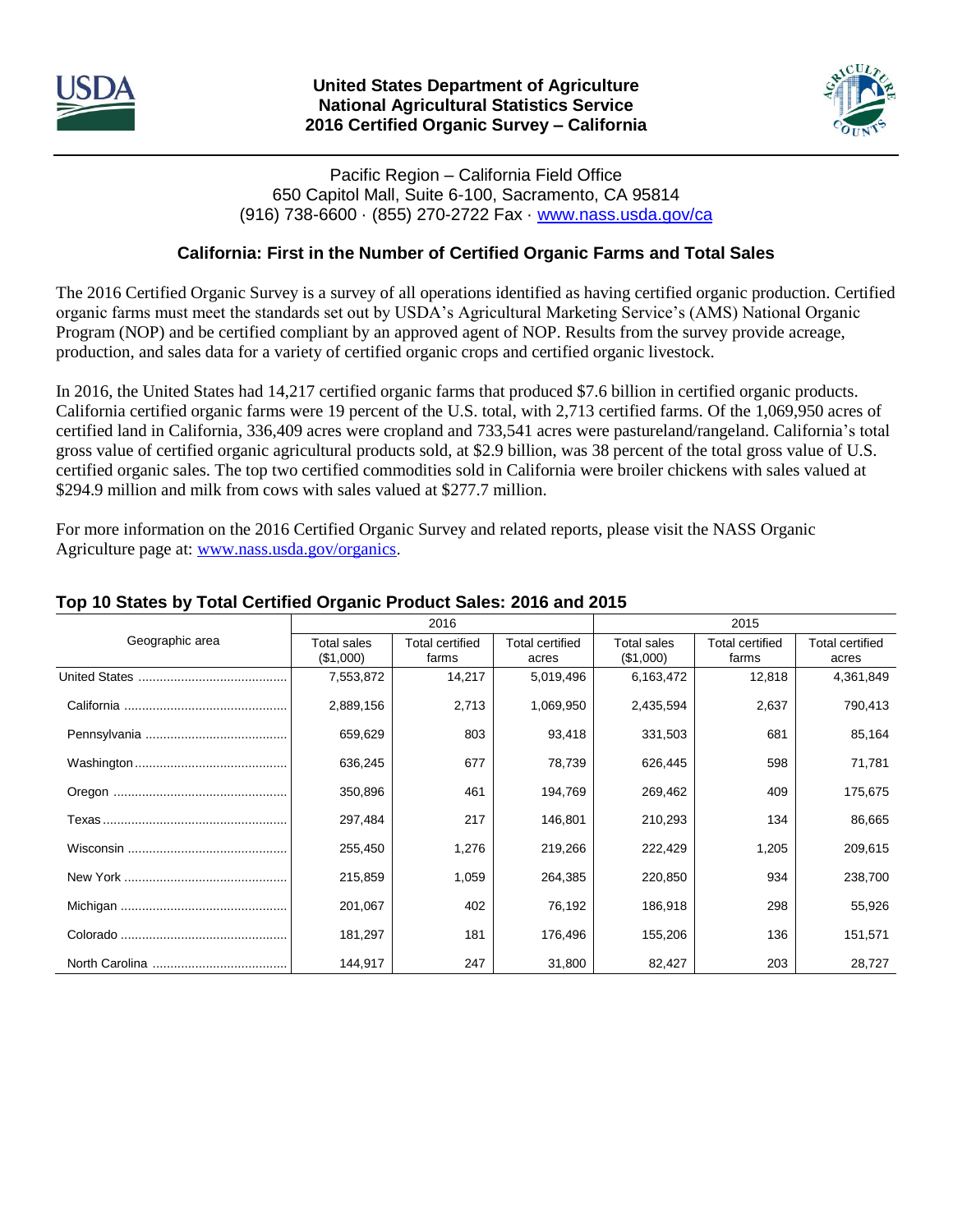| Certified Organic Vegetables Grown in the Open Harvested and Value of Sales: 2016 |
|-----------------------------------------------------------------------------------|
|-----------------------------------------------------------------------------------|

|                                  |       | Harvested |           | Value of sales |                |  |
|----------------------------------|-------|-----------|-----------|----------------|----------------|--|
| Crop                             | Farms | Acres     | Quantity  | Quantity       | <b>Dollars</b> |  |
| All vegetables                   |       |           |           |                |                |  |
|                                  | 3,121 | 186,178   | (NDP)     | (NDP)          | 1,644,431,203  |  |
|                                  | 533   | 108,056   | (NDP)     | (NDP)          | 1,052,386,025  |  |
|                                  | 30    | 167       | 14,238    | 14,238         | 1,704,856      |  |
|                                  | 74    | 1,181     | (NDP)     | (NDP)          | 10,139,231     |  |
|                                  | 152   | 6,935     | 811,445   | 811,405        | 62,492,884     |  |
|                                  | 81    | 672       | 165,747   | 165,747        | 6,663,448      |  |
|                                  | 28    | 113       | (D)       | (D)            | 1,423,519      |  |
|                                  | 15    | 31        | (D)       | (D)            | 619,588        |  |
| Cantaloupes and muskmelons (cwt) | 70    | 1.170     | 287,759   | 287,759        | 10,581,385     |  |
|                                  | 103   | 8,287     | 1,724,954 | 1,724,954      | 59,058,844     |  |
|                                  | 93    | 2,554     | 380,871   | 380,871        | 28,508,091     |  |
|                                  | 50    | 2,532     | 971,723   | 971,723        | 33,698,950     |  |
|                                  | 86    | 1,344     | 135,690   | 135,690        | 23,624,446     |  |
|                                  | 46    | (D)       | (D)       | (D)            | (D)            |  |
|                                  | 102   | 729       | 7,166,457 | 7,166,457      | 9,428,750      |  |
|                                  | 13    | 96        | 22,116    | 22,116         | 685,358        |  |
|                                  | 173   | 32,188    | 3,110,729 | 3,110,729      | 241,275,010    |  |
|                                  | 49    | (D)       | 34.666    | 34.666         | 6.936.040      |  |
|                                  | 21    | (D)       | 1,187     | 1,187          | 144,485        |  |
|                                  | 58    | 421       | 180,018   | 180,011        | 4,308,010      |  |
|                                  | 49    | 142       | 249       | 249            | (D)            |  |
|                                  | 105   | 565       | 156,640   | 156,640        | 8,299,149      |  |
|                                  | 75    | 4,295     | 689,379   | 689,377        | 30,966,211     |  |
|                                  | 88    | 13,514    | 913,262   | 913,029        | 87,706,027     |  |
|                                  | 200   | 2,019     | 299,538   | 299,538        | 14,871,766     |  |
|                                  | 42    | 162       | 15,530    | 15,530         | 962,910        |  |
|                                  | 17    | 4,412     | 2,068,372 | 2,068,372      | 67,627,815     |  |
| Tomatoes, grown in the open      | 230   | 10,846    | (NDP)     | (NDP)          | 122,245,490    |  |
|                                  | 51    | 277       | 61,514    | 61,514         | 2,715,301      |  |
| Other vegetables (cwt)           | 275   | 12,418    | 1,806,167 | 1,806,167      | 173,312,374    |  |

(D) Withheld to avoid disclosing data for individual operations.

(NDP) No data present.

J.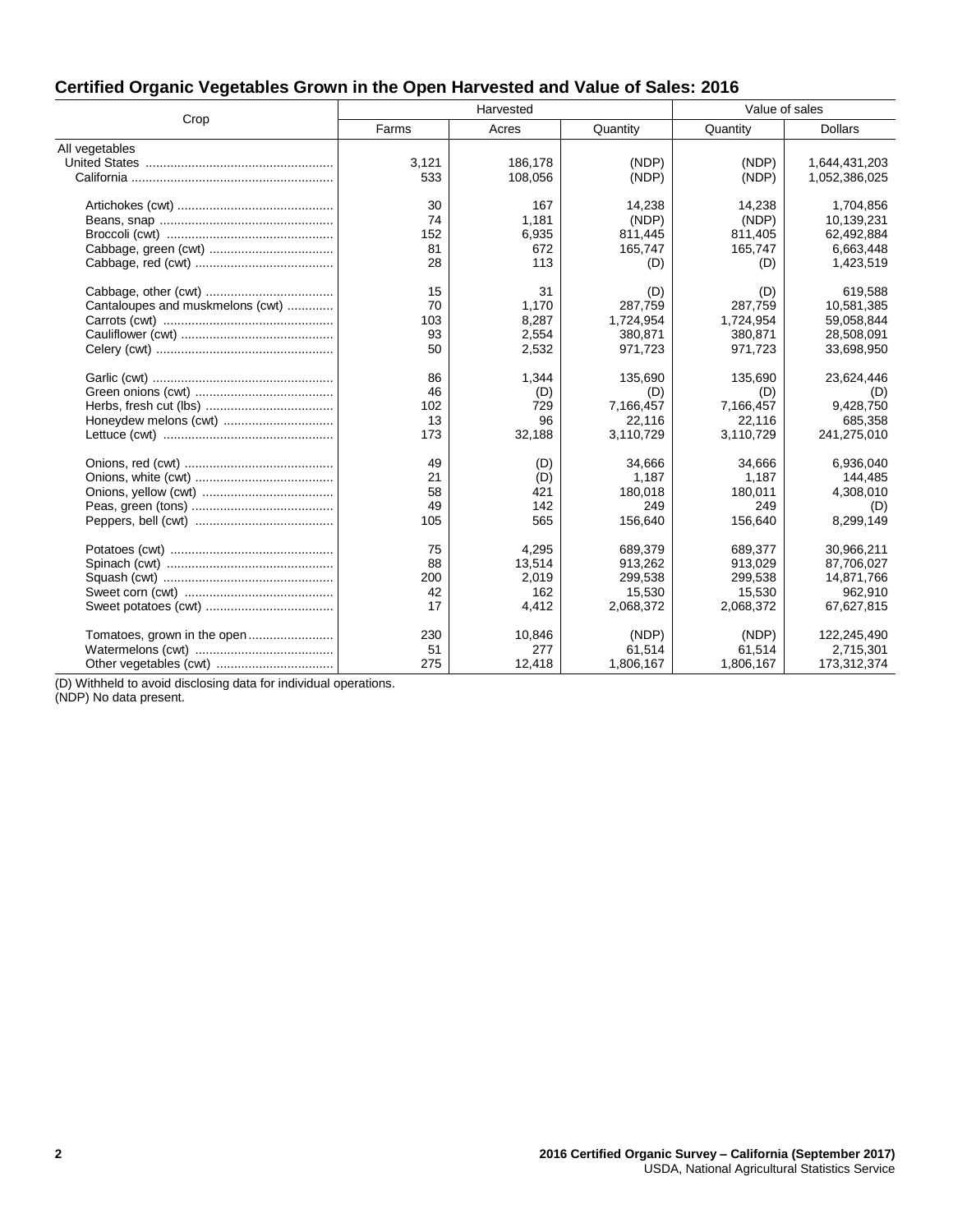## **Certified Organic Citrus Fruits Value of Sales: 2016**

| Crop                   | Farms | Tons    | <b>Dollars</b> |
|------------------------|-------|---------|----------------|
| All citrus fruits      |       |         |                |
|                        | 579   | 123,119 | 122,816,618    |
| California             | 525   | 113,513 | 116,342,637    |
| Grapefruit             |       |         |                |
|                        | 175   | 14,457  | 6,990,243      |
|                        | 157   | 11,495  | 5,760,219      |
| Lemons                 |       |         |                |
|                        | 252   | 38,784  | 56,955,895     |
|                        | 232   | 37,161  | 55,236,955     |
| Oranges, all           |       |         |                |
|                        | 273   | 60,431  | 41,932,946     |
|                        | 242   | 57,025  | 40,002,169     |
| Tangerines (mandarins) |       |         |                |
|                        | 128   | 5,844   | 9,639,434      |
|                        | 121   | (D)     | (D)            |
| Other citrus fruits    |       |         |                |
|                        | 81    | 3,603   | 7,298,100      |
|                        | 60    | 2,289   | 6,304,862      |

(D) Withheld to avoid disclosing data for individual operations.

## **Certified Organic Berries Harvested and Value of Sales: 2016**

|                                   |       | Harvested | Value of sales |           |                |
|-----------------------------------|-------|-----------|----------------|-----------|----------------|
| Crop                              | Farms | Acres     | Quantity       | Quantity  | <b>Dollars</b> |
| All berries                       | ,400  | 15,398    | (NDP)          | (NDP)     | 406,116,676    |
| California                        | 290   | 7.825     | (NDP)          | (NDP)     | 314.176.706    |
| Blackberries and dewberries (lbs) | 60    | 540       | 5,841,344      | 5,841,344 | 21,524,190     |
| Blueberries, cultivated (lbs)     | 59    | 1.230     | 9,398,263      | 9,398,263 | 34,617,794     |
|                                   |       |           | 6.000          | 6.000     | 18.000         |
|                                   | (NDP) | (NDP)     | (NDP)          | (NDP)     | (NDP)          |
|                                   | 44    | 538       | 8.602.824      | 8.602.824 | 26.568.211     |
|                                   | 189   | 5.483     | 1,448,881      | 1,446,458 | 231,304,956    |
|                                   | 26    | 31        | 69.461         | 69.461    | 143.555        |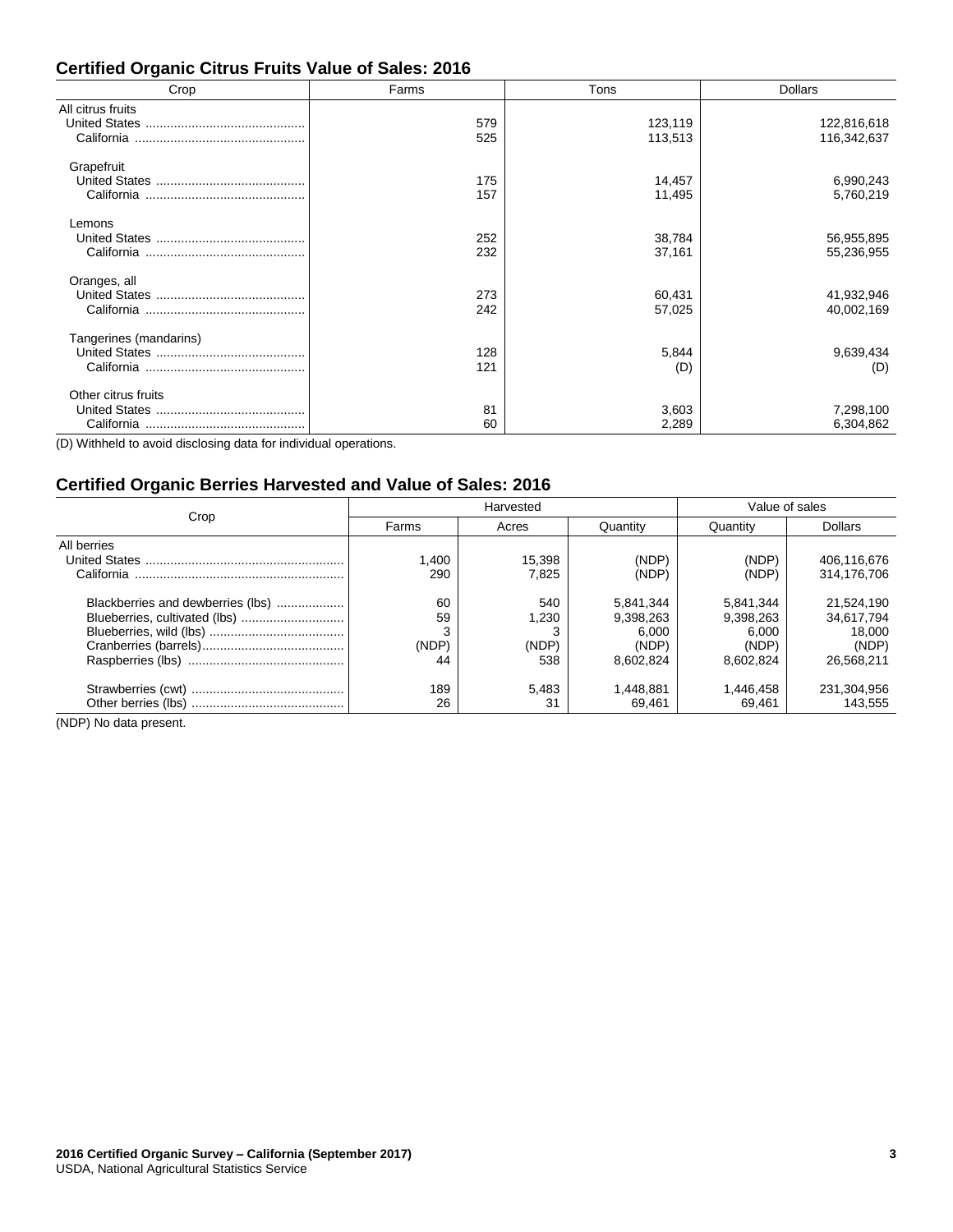### **Certified Organic Other Fruits Harvested and Value of Sales: 2016**

|                                                   | Harvested |        |          | Value of sales |                |  |
|---------------------------------------------------|-----------|--------|----------|----------------|----------------|--|
| Crop                                              | Farms     | Acres  | Quantity | Quantity       | <b>Dollars</b> |  |
| All other fruits (excludes apples, grapes, citrus |           |        |          |                |                |  |
| fruits, and berries)                              |           |        |          |                |                |  |
|                                                   | 1,101     | 24,488 | (NDP)    | (NDP)          | 253,746,497    |  |
|                                                   | 700       | 17,517 | (NDP)    | (NDP)          | 174,951,093    |  |
|                                                   | 42        | 416    | 2,187    | 2,187          | 2,930,562      |  |
|                                                   | 286       | 3,883  | 11,656   | 11,655         | 30,734,578     |  |
|                                                   | 28        | (D)    | 383      | 383            | 1,514,531      |  |
|                                                   | (NDP)     | (NDP)  | (NDP)    | (NDP)          | (NDP)          |  |
|                                                   |           | (D)    | (D)      | (D)            | (D)            |  |
|                                                   | 19        | 2,839  | 10.977   | 10.977         | (D)            |  |
|                                                   | 57        | 1.417  | 3,722    | 3.722          | 12,860,887     |  |
|                                                   | 59        | 677    | 3,646    | 3.646          | (D)            |  |
|                                                   | 89        | 1.752  | 3.783    | 3.783          | 3,873,620      |  |
|                                                   | 98        | 1,333  | 10,690   | 10,690         | 18,011,857     |  |
|                                                   | 54        | 438    | 3,469    | 3,469          | 2,380,681      |  |
|                                                   | 97        | 1,365  | 5,630    | 5,630          | 9,920,514      |  |
|                                                   | 14        | 1,031  | 944      | 944            | (D)            |  |
|                                                   | 161       | 2,159  | 14,501   | 14,501         | 23,406,265     |  |

(D) Withheld to avoid disclosing data for individual operations.

(NDP) No data present.

## **Certified Organic Tree Nuts Harvested and Value of Sales: 2016**

|                                                                      |                            | Harvested                               | Value of sales                                  |                                                 |                                           |
|----------------------------------------------------------------------|----------------------------|-----------------------------------------|-------------------------------------------------|-------------------------------------------------|-------------------------------------------|
| Crop                                                                 | Farms                      | Acres                                   | Quantity                                        | Quantity                                        | <b>Dollars</b>                            |
| All tree nuts                                                        | 345<br>273                 | 21.183<br>13.478                        | (NDP)<br>(NDP)                                  | (NDP)<br>(NDP)                                  | 78,900,277<br>66.331.320                  |
| Hazelnuts/filberts, in-shell (tons)<br>Macadamia, wet in-shell (lbs) | 76<br>(NDP)<br>(NDP)<br>13 | 5.897<br>(NDP)<br>(D)<br>(NDP)<br>1.520 | 6.641.324<br>(NDP)<br>(D)<br>(NDP)<br>3.996.413 | 6,641,324<br>(NDP)<br>(D)<br>(NDP)<br>3.996.370 | 32.014.247<br>(NDP)<br>(NDP)<br>9,770,792 |
| Walnuts, English, in-shell (tons)                                    | 178<br>12                  | 5.954<br>(D)                            | 5.804<br>76.402                                 | 5.804<br>76.402                                 | 24.373.768<br>(D)                         |

(D) Withheld to avoid disclosing data for individual operations.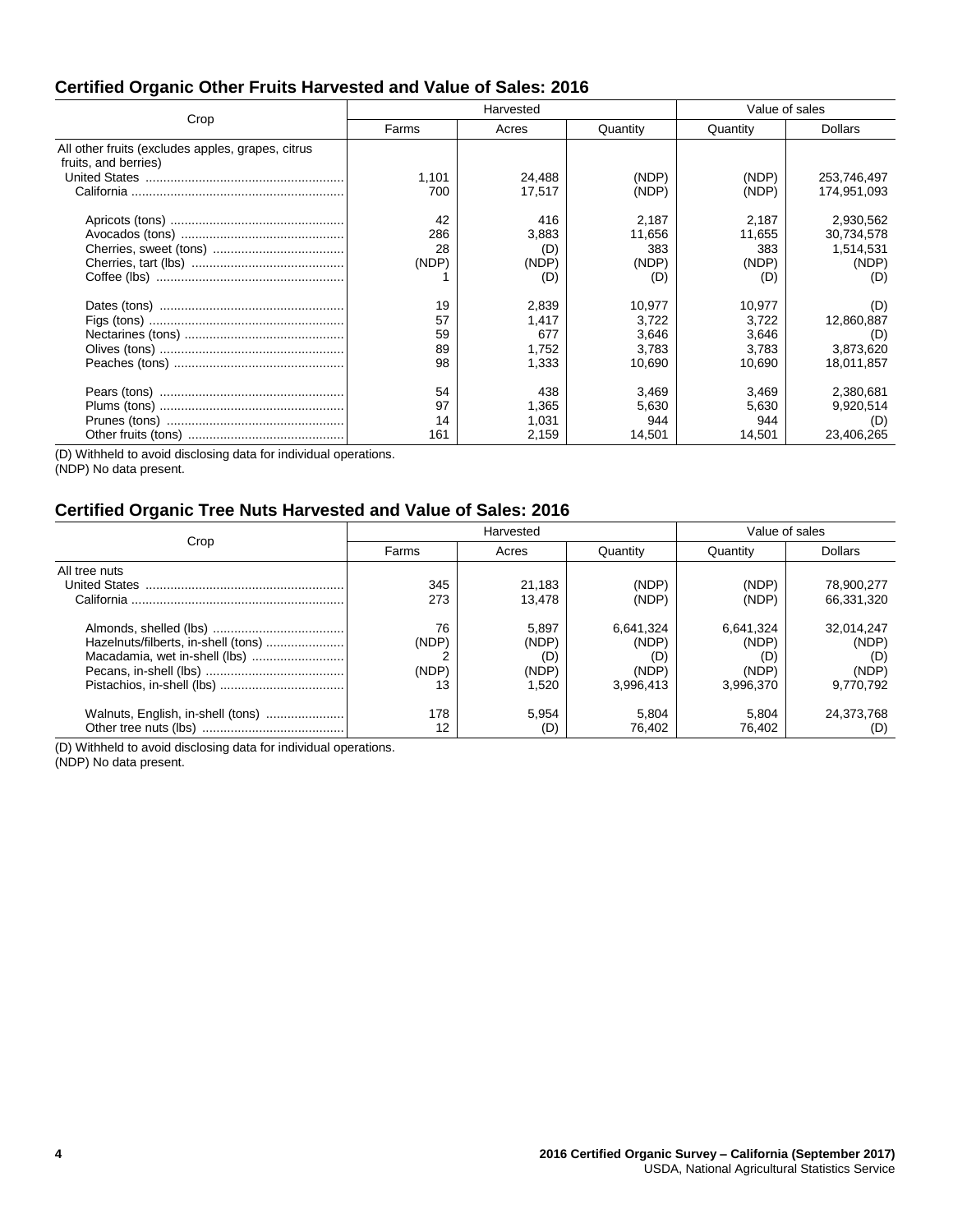| <b>Certified Organic Apples Value of Sales: 2016</b> |  |  |  |  |  |  |
|------------------------------------------------------|--|--|--|--|--|--|
|------------------------------------------------------|--|--|--|--|--|--|

| Crop                    | Farms      | Pounds                    | <b>Dollars</b>            |
|-------------------------|------------|---------------------------|---------------------------|
| All apples              | 583<br>177 | 521,191,807<br>48,298,439 | 327,422,541<br>19,526,808 |
| <b>Braeburn</b>         | 54<br>18   | 9,002,044<br>318,924      | 4,945,828<br>(D)          |
| Cameo                   | 24<br>4    | 2,478,317<br>(D)          | 1,277,259<br>(D)          |
| Cripps Pink             | 33<br>11   | 25,333,031<br>(D)         | 24,103,878<br>(D)         |
| Fuji                    | 166<br>74  | 103,153,386<br>4,783,515  | 66,188,838<br>5,230,530   |
| Gala                    | 180<br>50  | 130,801,976<br>4,400,256  | 78,448,113<br>2,537,722   |
| <b>Golden Delicious</b> | 137<br>45  | 39,769,233<br>4,844,989   | 15,369,036<br>1,165,623   |
| <b>Granny Smith</b>     | 103<br>33  | 56,285,569<br>2,291,043   | 37,498,105<br>771,334     |
| Honeycrisp              | 111<br>13  | 41,581,513<br>673,290     | 44,326,698<br>629,738     |
| <b>Red Delicious</b>    | 92<br>24   | 41,315,501<br>1,178,134   | 16,219,792<br>480,193     |
| Rome                    | 28<br>17   | 7,195,725<br>6,948,218    | 1,074,159<br>1,024,162    |
| Other apple varieties   | 366<br>123 | 64,275,512<br>22,531,535  | 37,970,835<br>7,081,401   |

(D) Withheld to avoid disclosing data for individual operations.

# **Fresh and Processed Certified Organic Apples Value of Sales: 2016**

| Crop                   | Farms | Pounds      | <b>Dollars</b> |
|------------------------|-------|-------------|----------------|
| All apples             |       |             |                |
| <b>United States</b>   | 583   | 521,191,807 | 327,422,541    |
| California             | 177   | 48,298,439  | 19,526,808     |
| All apples, fresh      |       |             |                |
| United States          | 532   | 382,762,096 | 288,244,783    |
|                        | 154   | 13,912,145  | 12,461,836     |
| All apples, processing |       |             |                |
| United States          | 272   | 138,429,711 | 39,177,758     |
| California             | 84    | 34,386,294  | 7,064,972      |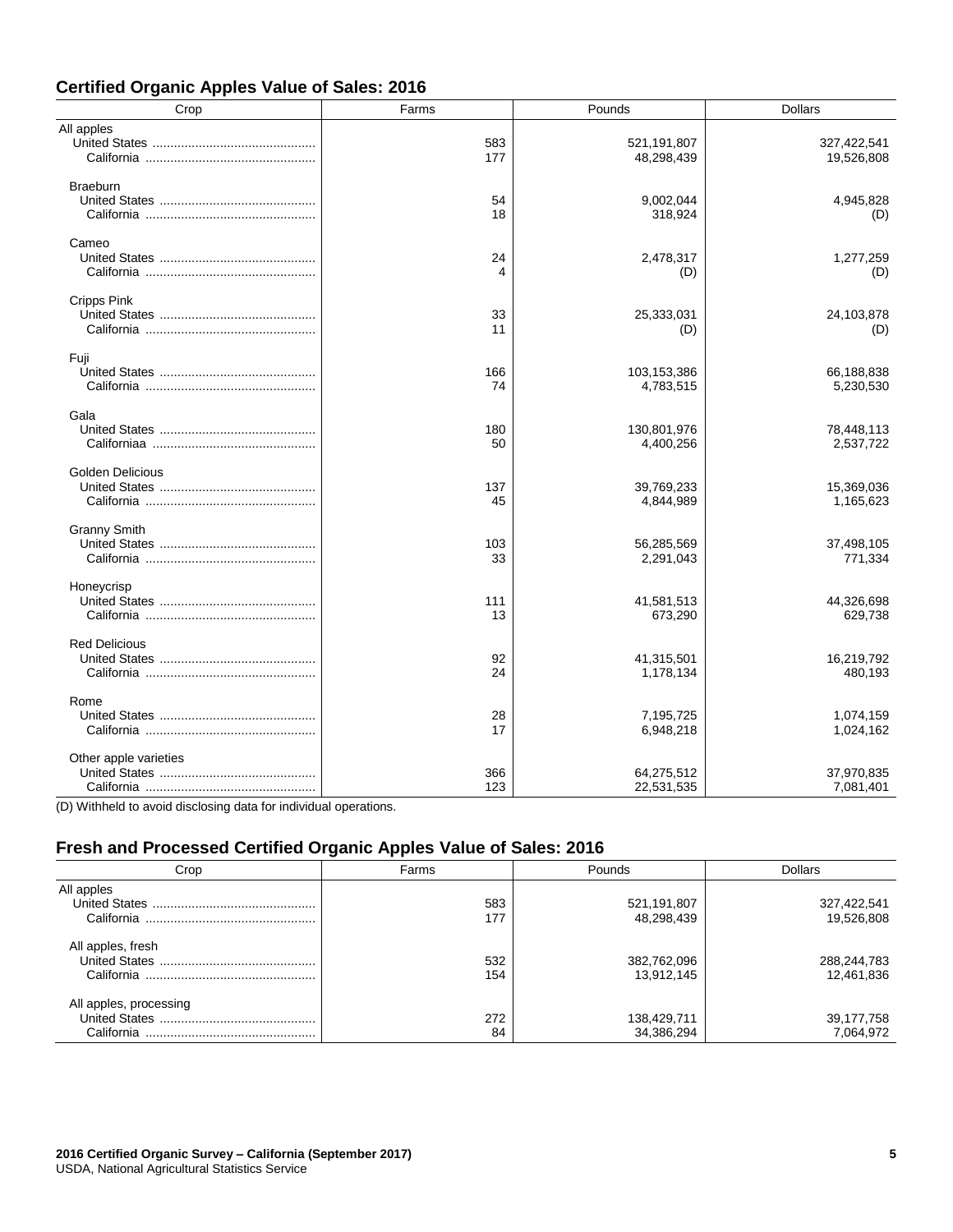| Crop                                 | Farms | Tons    | <b>Dollars</b> |
|--------------------------------------|-------|---------|----------------|
| All grapes                           |       |         |                |
|                                      | 667   | 144,403 | 218,400,863    |
|                                      | 486   | 128,146 | 190,773,249    |
| Fresh, table use, all varieties      |       |         |                |
|                                      | 147   | 25,763  | 55,806,856     |
|                                      | 72    | (D)     | (D)            |
| Wine production, all varieties       |       |         |                |
|                                      | 450   | 55,077  | 139,558,614    |
|                                      | 364   | 43,445  | 114,485,631    |
| Juice production, all varieties      |       |         |                |
|                                      | 29    | 6,259   | 2,946,161      |
|                                      | 5     | (D)     | (D)            |
| Raisins, all varieties               |       |         |                |
|                                      | 78    | 57,048  | 19,816,057     |
|                                      | 74    | 57,044  | (D)            |
| Other processing uses, all varieties |       |         |                |
|                                      | 15    | 257     | 273,175        |
|                                      | 3     | 245     | (D)            |

#### **Certified Organic Grapes Value of Sales by Utilization: 2016**

(D) Withheld to avoid disclosing data for individual operations.

#### **Certified Organic Floriculture Crops, Nursery Crops, Mushrooms, and Vegetables/Herbs Under Protection Produced and Value of Sales: 2016**

| Crop                                                       | Under glass or other protection |                         | In the open    |                | Value of sales |                           |
|------------------------------------------------------------|---------------------------------|-------------------------|----------------|----------------|----------------|---------------------------|
|                                                            | Farms                           | Square feet             | Farms          | Acres          | Farms          | <b>Dollars</b>            |
| Floriculture and bedding crops                             | 213<br>18                       | 1,546,479<br>291.630    | 186<br>55      | 934<br>288     | 338<br>64      | 24,273,779<br>4,530,490   |
| Nursery crops, including aquatic plants                    | 93<br>21                        | 1,480,412<br>991,396    | 57<br>13       | 226<br>50      | 135<br>33      | 35,315,048<br>24,024,930  |
| Propagative materials sold                                 | 69<br>21                        | 5,775,088<br>5,618,757  | 97<br>23       | 769<br>396     | 143<br>36      | 53,320,374<br>48,832,374  |
| Mushrooms                                                  | 111<br>12                       | 7,000,920<br>1,894,164  | (NDP)<br>(NDP) | (NDP)<br>(NDP) | 111<br>12      | 110,974,221<br>42,194,574 |
| Tomatoes grown under protection                            | 583<br>24                       | 9,795,351<br>318,704    | (NDP)<br>(NDP) | (NDP)<br>(NDP) | 583<br>24      | 39,536,601<br>(D)         |
| Other vegetables and fresh herbs grown<br>under protection | 666<br>66                       | 10,304,481<br>2,162,956 | (NDP)<br>(NDP) | (NDP)<br>(NDP) | 666<br>66      | 49,417,138<br>10,113,174  |

(D) Withheld to avoid disclosing data for individual operations.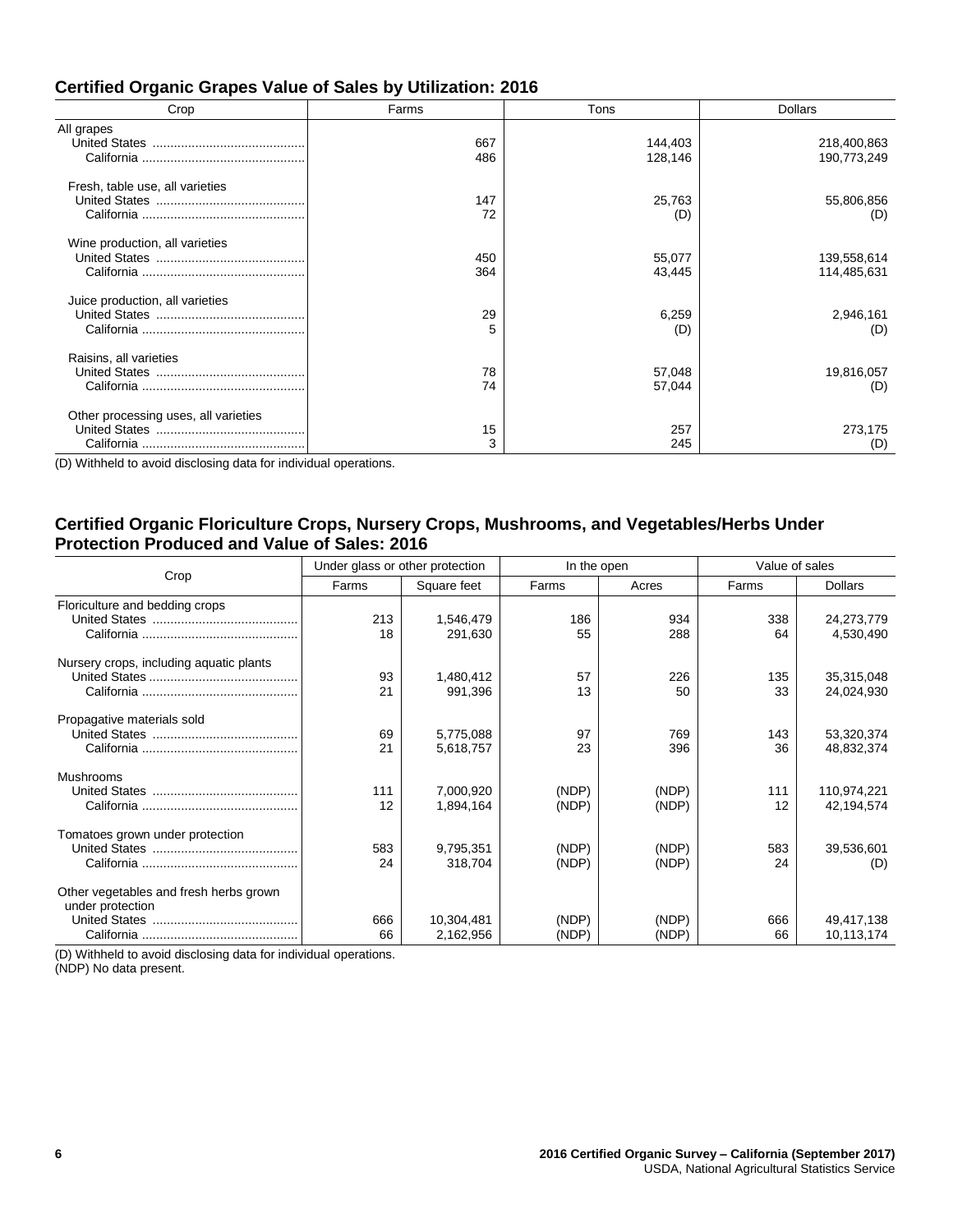| <b>Certified Organic Field Crops and Hay Harvested and Value of Sales: 2016</b> |  |  |  |  |
|---------------------------------------------------------------------------------|--|--|--|--|
|---------------------------------------------------------------------------------|--|--|--|--|

| Crop<br>Farms<br>Acres<br>Quantity<br>Quantity<br><b>Dollars</b><br>All field crops<br>7,403<br>1,684,047<br>(NDP)<br>(NDP)<br>762.613.158<br>291<br>88,273<br>(NDP)<br>(NDP)<br>64,097,209<br>10<br>782<br>33,295<br>30,939<br>247,301<br>(NDP)<br>(NDP)<br>(NDP)<br>(NDP)<br>(NDP)<br>(NDP)<br>(NDP)<br>(NDP)<br>(NDP)<br>(NDP)<br>(D)<br>(D)<br>(D)<br>(D)<br>1<br>17<br>1,090<br>167,515<br>164,436<br>1,853,289<br>17<br>1,428<br>28,951<br>5,753<br>314,078<br>(NDP)<br>(NDP)<br>(NDP)<br>(NDP)<br>(NDP)<br>11,610<br>11,610<br>1,085,550<br>857<br>11<br>3<br>(D)<br>(D)<br>(D)<br>(D)<br>(NDP)<br>(NDP)<br>(NDP)<br>(NDP)<br>(NDP)<br>10<br>(D)<br>(D)<br>(D)<br>(D)<br>116<br>33,095<br>99,085<br>70,732<br>14,734,773<br>Hay, alfalfa and alfalfa mixtures dry (tons)<br>65<br>15,794<br>63,907<br>47,931<br>11,221,654<br>66<br>17,301<br>35,178<br>22,801<br>3,513,119<br>Haylage and greenchop, all (tons, green)<br>50<br>8,010,902<br>16,462<br>165,469<br>108,481<br>Haylage or greenchop from alfalfa and<br>4<br>(D)<br>(D)<br>(D)<br>(D)<br>Haylage, greenchop, or silage<br>46<br>(D)<br>(D)<br>(D)<br>(D)<br>20<br>25,532<br>24,986<br>4<br>251,786<br>$\overline{2}$<br>(D)<br>(D)<br>(D)<br>(D)<br>(NDP)<br>(NDP)<br>(NDP)<br>(NDP)<br>(NDP)<br>122,889<br>773,708<br>1,573<br>126,063<br>12<br>(NDP)<br>(NDP)<br>(NDP)<br>(NDP)<br>(NDP) | Harvested |  |  | Value of sales |  |
|------------------------------------------------------------------------------------------------------------------------------------------------------------------------------------------------------------------------------------------------------------------------------------------------------------------------------------------------------------------------------------------------------------------------------------------------------------------------------------------------------------------------------------------------------------------------------------------------------------------------------------------------------------------------------------------------------------------------------------------------------------------------------------------------------------------------------------------------------------------------------------------------------------------------------------------------------------------------------------------------------------------------------------------------------------------------------------------------------------------------------------------------------------------------------------------------------------------------------------------------------------------------------------------------------------------------------------------------------------------|-----------|--|--|----------------|--|
|                                                                                                                                                                                                                                                                                                                                                                                                                                                                                                                                                                                                                                                                                                                                                                                                                                                                                                                                                                                                                                                                                                                                                                                                                                                                                                                                                                  |           |  |  |                |  |
|                                                                                                                                                                                                                                                                                                                                                                                                                                                                                                                                                                                                                                                                                                                                                                                                                                                                                                                                                                                                                                                                                                                                                                                                                                                                                                                                                                  |           |  |  |                |  |
|                                                                                                                                                                                                                                                                                                                                                                                                                                                                                                                                                                                                                                                                                                                                                                                                                                                                                                                                                                                                                                                                                                                                                                                                                                                                                                                                                                  |           |  |  |                |  |
|                                                                                                                                                                                                                                                                                                                                                                                                                                                                                                                                                                                                                                                                                                                                                                                                                                                                                                                                                                                                                                                                                                                                                                                                                                                                                                                                                                  |           |  |  |                |  |
|                                                                                                                                                                                                                                                                                                                                                                                                                                                                                                                                                                                                                                                                                                                                                                                                                                                                                                                                                                                                                                                                                                                                                                                                                                                                                                                                                                  |           |  |  |                |  |
|                                                                                                                                                                                                                                                                                                                                                                                                                                                                                                                                                                                                                                                                                                                                                                                                                                                                                                                                                                                                                                                                                                                                                                                                                                                                                                                                                                  |           |  |  |                |  |
|                                                                                                                                                                                                                                                                                                                                                                                                                                                                                                                                                                                                                                                                                                                                                                                                                                                                                                                                                                                                                                                                                                                                                                                                                                                                                                                                                                  |           |  |  |                |  |
|                                                                                                                                                                                                                                                                                                                                                                                                                                                                                                                                                                                                                                                                                                                                                                                                                                                                                                                                                                                                                                                                                                                                                                                                                                                                                                                                                                  |           |  |  |                |  |
|                                                                                                                                                                                                                                                                                                                                                                                                                                                                                                                                                                                                                                                                                                                                                                                                                                                                                                                                                                                                                                                                                                                                                                                                                                                                                                                                                                  |           |  |  |                |  |
|                                                                                                                                                                                                                                                                                                                                                                                                                                                                                                                                                                                                                                                                                                                                                                                                                                                                                                                                                                                                                                                                                                                                                                                                                                                                                                                                                                  |           |  |  |                |  |
|                                                                                                                                                                                                                                                                                                                                                                                                                                                                                                                                                                                                                                                                                                                                                                                                                                                                                                                                                                                                                                                                                                                                                                                                                                                                                                                                                                  |           |  |  |                |  |
|                                                                                                                                                                                                                                                                                                                                                                                                                                                                                                                                                                                                                                                                                                                                                                                                                                                                                                                                                                                                                                                                                                                                                                                                                                                                                                                                                                  |           |  |  |                |  |
|                                                                                                                                                                                                                                                                                                                                                                                                                                                                                                                                                                                                                                                                                                                                                                                                                                                                                                                                                                                                                                                                                                                                                                                                                                                                                                                                                                  |           |  |  |                |  |
|                                                                                                                                                                                                                                                                                                                                                                                                                                                                                                                                                                                                                                                                                                                                                                                                                                                                                                                                                                                                                                                                                                                                                                                                                                                                                                                                                                  |           |  |  |                |  |
|                                                                                                                                                                                                                                                                                                                                                                                                                                                                                                                                                                                                                                                                                                                                                                                                                                                                                                                                                                                                                                                                                                                                                                                                                                                                                                                                                                  |           |  |  |                |  |
|                                                                                                                                                                                                                                                                                                                                                                                                                                                                                                                                                                                                                                                                                                                                                                                                                                                                                                                                                                                                                                                                                                                                                                                                                                                                                                                                                                  |           |  |  |                |  |
|                                                                                                                                                                                                                                                                                                                                                                                                                                                                                                                                                                                                                                                                                                                                                                                                                                                                                                                                                                                                                                                                                                                                                                                                                                                                                                                                                                  |           |  |  |                |  |
|                                                                                                                                                                                                                                                                                                                                                                                                                                                                                                                                                                                                                                                                                                                                                                                                                                                                                                                                                                                                                                                                                                                                                                                                                                                                                                                                                                  |           |  |  |                |  |
|                                                                                                                                                                                                                                                                                                                                                                                                                                                                                                                                                                                                                                                                                                                                                                                                                                                                                                                                                                                                                                                                                                                                                                                                                                                                                                                                                                  |           |  |  |                |  |
|                                                                                                                                                                                                                                                                                                                                                                                                                                                                                                                                                                                                                                                                                                                                                                                                                                                                                                                                                                                                                                                                                                                                                                                                                                                                                                                                                                  |           |  |  |                |  |
|                                                                                                                                                                                                                                                                                                                                                                                                                                                                                                                                                                                                                                                                                                                                                                                                                                                                                                                                                                                                                                                                                                                                                                                                                                                                                                                                                                  |           |  |  |                |  |
|                                                                                                                                                                                                                                                                                                                                                                                                                                                                                                                                                                                                                                                                                                                                                                                                                                                                                                                                                                                                                                                                                                                                                                                                                                                                                                                                                                  |           |  |  |                |  |
|                                                                                                                                                                                                                                                                                                                                                                                                                                                                                                                                                                                                                                                                                                                                                                                                                                                                                                                                                                                                                                                                                                                                                                                                                                                                                                                                                                  |           |  |  |                |  |
|                                                                                                                                                                                                                                                                                                                                                                                                                                                                                                                                                                                                                                                                                                                                                                                                                                                                                                                                                                                                                                                                                                                                                                                                                                                                                                                                                                  |           |  |  |                |  |
|                                                                                                                                                                                                                                                                                                                                                                                                                                                                                                                                                                                                                                                                                                                                                                                                                                                                                                                                                                                                                                                                                                                                                                                                                                                                                                                                                                  |           |  |  |                |  |
|                                                                                                                                                                                                                                                                                                                                                                                                                                                                                                                                                                                                                                                                                                                                                                                                                                                                                                                                                                                                                                                                                                                                                                                                                                                                                                                                                                  |           |  |  |                |  |
|                                                                                                                                                                                                                                                                                                                                                                                                                                                                                                                                                                                                                                                                                                                                                                                                                                                                                                                                                                                                                                                                                                                                                                                                                                                                                                                                                                  |           |  |  |                |  |
|                                                                                                                                                                                                                                                                                                                                                                                                                                                                                                                                                                                                                                                                                                                                                                                                                                                                                                                                                                                                                                                                                                                                                                                                                                                                                                                                                                  |           |  |  |                |  |
|                                                                                                                                                                                                                                                                                                                                                                                                                                                                                                                                                                                                                                                                                                                                                                                                                                                                                                                                                                                                                                                                                                                                                                                                                                                                                                                                                                  |           |  |  |                |  |
| 2<br>(D)<br>(D)<br>(D)<br>(D)                                                                                                                                                                                                                                                                                                                                                                                                                                                                                                                                                                                                                                                                                                                                                                                                                                                                                                                                                                                                                                                                                                                                                                                                                                                                                                                                    |           |  |  |                |  |
| (NDP)<br>(NDP)<br>(NDP)<br>(NDP)<br>(NDP)                                                                                                                                                                                                                                                                                                                                                                                                                                                                                                                                                                                                                                                                                                                                                                                                                                                                                                                                                                                                                                                                                                                                                                                                                                                                                                                        |           |  |  |                |  |
| 7<br>(D)<br>(D)<br>(D)<br>(D)                                                                                                                                                                                                                                                                                                                                                                                                                                                                                                                                                                                                                                                                                                                                                                                                                                                                                                                                                                                                                                                                                                                                                                                                                                                                                                                                    |           |  |  |                |  |
| 4<br>920<br>32,613<br>237,834<br>32,363                                                                                                                                                                                                                                                                                                                                                                                                                                                                                                                                                                                                                                                                                                                                                                                                                                                                                                                                                                                                                                                                                                                                                                                                                                                                                                                          |           |  |  |                |  |
| 59<br>13,268<br>733,466<br>726.411<br>25,492,624                                                                                                                                                                                                                                                                                                                                                                                                                                                                                                                                                                                                                                                                                                                                                                                                                                                                                                                                                                                                                                                                                                                                                                                                                                                                                                                 |           |  |  |                |  |
| 1<br>(D)<br>(D)<br>(NDP)<br>(NDP)                                                                                                                                                                                                                                                                                                                                                                                                                                                                                                                                                                                                                                                                                                                                                                                                                                                                                                                                                                                                                                                                                                                                                                                                                                                                                                                                |           |  |  |                |  |
| Sorghum for grain or seed, including milo (bu)<br>6<br>1,190<br>39,616<br>37.498<br>272,768                                                                                                                                                                                                                                                                                                                                                                                                                                                                                                                                                                                                                                                                                                                                                                                                                                                                                                                                                                                                                                                                                                                                                                                                                                                                      |           |  |  |                |  |
| Sorghum for silage or greenchop (tons)<br>(D)<br>(NDP)<br>(NDP)<br>(D)<br>1                                                                                                                                                                                                                                                                                                                                                                                                                                                                                                                                                                                                                                                                                                                                                                                                                                                                                                                                                                                                                                                                                                                                                                                                                                                                                      |           |  |  |                |  |
| (NDP)<br>(NDP)<br>(NDP)<br>(NDP)<br>(NDP)                                                                                                                                                                                                                                                                                                                                                                                                                                                                                                                                                                                                                                                                                                                                                                                                                                                                                                                                                                                                                                                                                                                                                                                                                                                                                                                        |           |  |  |                |  |
| (NDP)<br>(NDP)<br>(NDP)<br>(NDP)<br>(NDP)                                                                                                                                                                                                                                                                                                                                                                                                                                                                                                                                                                                                                                                                                                                                                                                                                                                                                                                                                                                                                                                                                                                                                                                                                                                                                                                        |           |  |  |                |  |
| 80,175<br>79,591<br>35,131<br>5<br>65                                                                                                                                                                                                                                                                                                                                                                                                                                                                                                                                                                                                                                                                                                                                                                                                                                                                                                                                                                                                                                                                                                                                                                                                                                                                                                                            |           |  |  |                |  |
| (NDP)<br>(NDP)<br>(NDP)<br>(NDP)<br>(NDP)                                                                                                                                                                                                                                                                                                                                                                                                                                                                                                                                                                                                                                                                                                                                                                                                                                                                                                                                                                                                                                                                                                                                                                                                                                                                                                                        |           |  |  |                |  |
| 3<br>20,040<br>200<br>(D)<br>(D)                                                                                                                                                                                                                                                                                                                                                                                                                                                                                                                                                                                                                                                                                                                                                                                                                                                                                                                                                                                                                                                                                                                                                                                                                                                                                                                                 |           |  |  |                |  |
| 29<br>310,561<br>3,818,295<br>13,186<br>481,246                                                                                                                                                                                                                                                                                                                                                                                                                                                                                                                                                                                                                                                                                                                                                                                                                                                                                                                                                                                                                                                                                                                                                                                                                                                                                                                  |           |  |  |                |  |
| Wheat, durum for grain or seed (bu)<br>5<br>42,471<br>42,471<br>544,960<br>1,056                                                                                                                                                                                                                                                                                                                                                                                                                                                                                                                                                                                                                                                                                                                                                                                                                                                                                                                                                                                                                                                                                                                                                                                                                                                                                 |           |  |  |                |  |
| Wheat, other spring for grain or seed (bu)<br>87,295<br>11<br>1,314<br>82,712<br>943,519                                                                                                                                                                                                                                                                                                                                                                                                                                                                                                                                                                                                                                                                                                                                                                                                                                                                                                                                                                                                                                                                                                                                                                                                                                                                         |           |  |  |                |  |
| Wheat, winter for grain or seed (bu)<br>10,816<br>15<br>351,480<br>185,378<br>2,329,816                                                                                                                                                                                                                                                                                                                                                                                                                                                                                                                                                                                                                                                                                                                                                                                                                                                                                                                                                                                                                                                                                                                                                                                                                                                                          |           |  |  |                |  |
| 8<br>15,784<br>979<br>15,784<br>2,330,080                                                                                                                                                                                                                                                                                                                                                                                                                                                                                                                                                                                                                                                                                                                                                                                                                                                                                                                                                                                                                                                                                                                                                                                                                                                                                                                        |           |  |  |                |  |
| 16<br>2,382<br>(NDP)<br>(NDP)<br>4,008,956                                                                                                                                                                                                                                                                                                                                                                                                                                                                                                                                                                                                                                                                                                                                                                                                                                                                                                                                                                                                                                                                                                                                                                                                                                                                                                                       |           |  |  |                |  |

(D) Withheld to avoid disclosing data for individual operations.